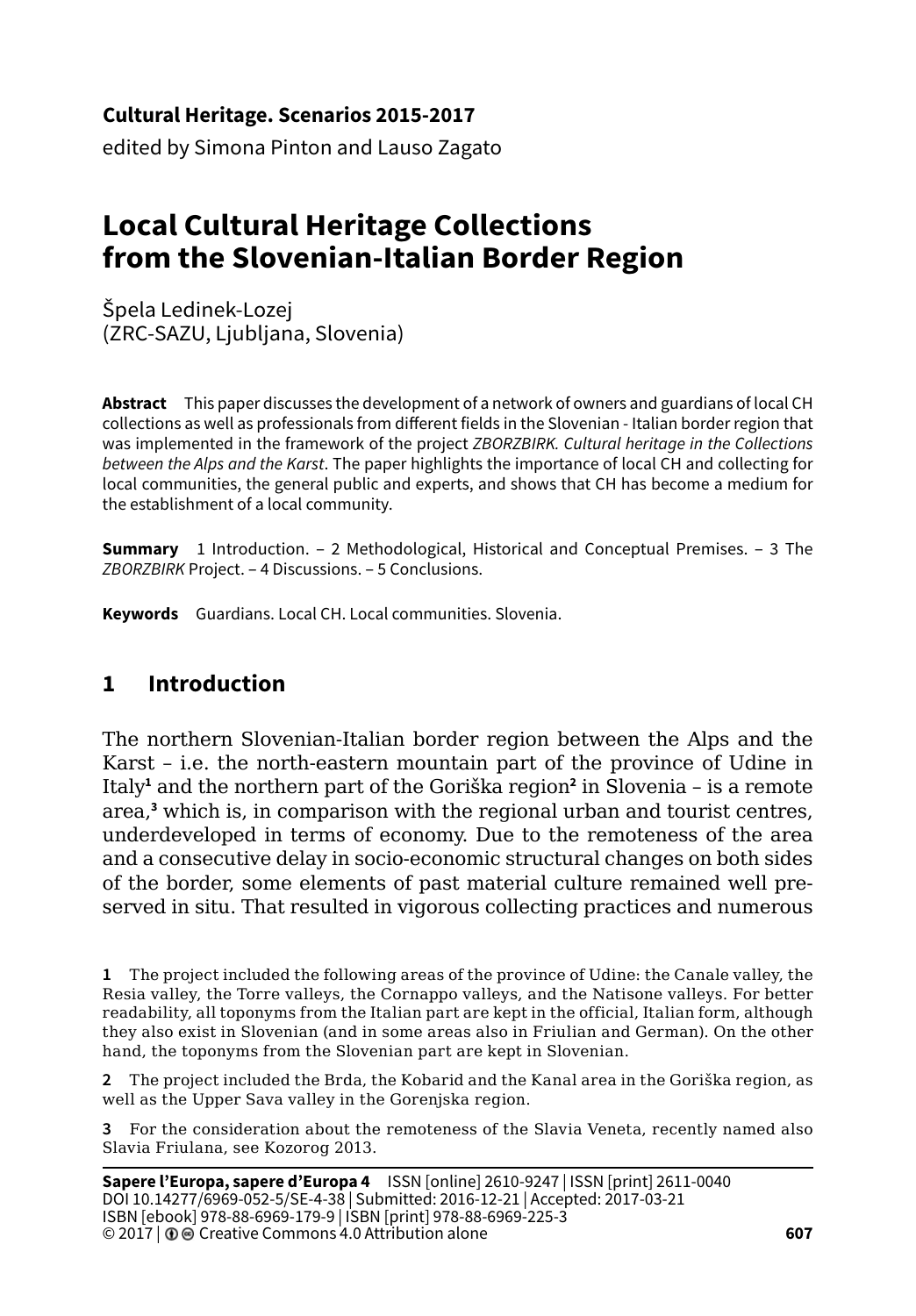CH collections. The presented *ZBORZBIRK* project *Cultural heritage in the Collections between the Alps and the Karst* aimed at evaluating this CH collections of the once interrelated, yet in the decades of the second half of the 20th century politically divided, and after the entrance of the Republic of Slovenia in the EU in 2004, and in particular after its entrance in the Schengen Area in 2007, supposedly re-united territory of the border region(s).

## **2 Methodological, Historical and Conceptual Premises**

The paper is based on a participant observation, that is on an intensive involvement – as a project manager**<sup>4</sup>** – in day-to-day tasks management and issues resolving, and on a post-project consideration of the project's results, its impact and, in particular, different ways of dealing with CH collections, heritage practices and heritage uses of different actors involved – from project partners (experts, representatives of the Slovenian minority in Italy, local communities) to main stakeholders (collectors).

Till the beginning of the 19th century the border region in question was dived among the Republic of Venice and the Inner Austria of the Habsburg Monarchy. Between 1797 and 1866 it was joined under the Austrian Empire. In 1866 the Slavia Veneta was annexed to the Kingdom of Italy, whereas the rest remained under the Austrian Empire. The transition of the Slavia Veneta under the Kingdom of Italy was followed by a period of forced assimilation of the Slovenian minority, which reached its peak during the Fascist period, when the whole pertinent region came under the Italian rule. After the end of the WWII the Slavia Veneta and the Canale valley were immediately re-annexed to Italy, whereas the Goriška region was under Anglo-American administration till the Paris Peace Treaty of 1947, when it was annexed to Yugoslavia. The Slovenians living in the province of Udine – in contrast to the Slovenians in the provinces of Trieste and Gorizia**<sup>5</sup>** – were not legally recognized as a linguistic minority until

**5** The first international legal source that provided Slovenians in the province of Trieste with a basic form of legal protection was the Special Statute of the London Memorandum of 1954, which laid down a number of political and social rights for the Slovenian minority in Italy, namely the right to use their language in interactions with administrative services and judicial authorities, the right to bilingual public signs and bilingual printed publications, the right to bilingualism in educational, cultural and other organizations, the right to public funding intended for these organizations, and the right to instruction in their mother tongue together with the right to preserve the existing Slovenian schools (Stranj 1992).

**<sup>4</sup>** The initial idea, the overall aim and the project consortium were designed by Mojca Ravnik (Institute of the Slovenian Ethnology ZRC SAZU) in cooperation with the colleagues at the University of Udine.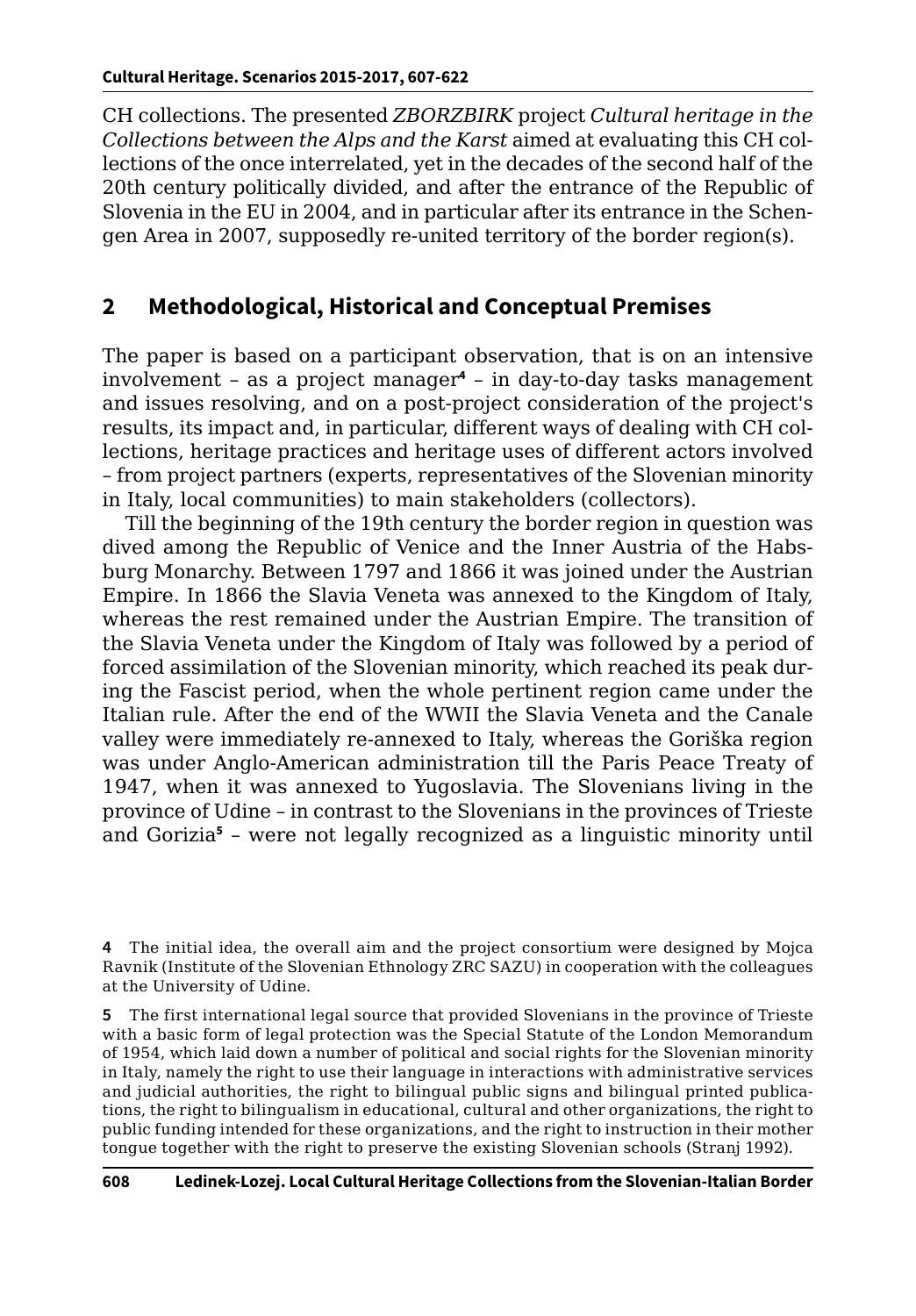the adoption of the Protection Law no. 38**<sup>6</sup>** in 2001 (Vidau 2013, 36, 46).

It was in the 19th century, the period of European movements for the establishment of modern nations and nation states, that the Slovenian and Italian national identity in the modern linguistic, social and political sense began to develop. Nationalism and nation-building had been since then an important process, ideology and/or meta-narrative to bind populations to a shifting sense of territorial identity and to legitimize state formation (Graham et al. 2000, 12).**<sup>7</sup>** Within the context of 19th century nationalisms also a heritage discourse emerged in association with national identity by providing a physical representation and reality to the 'ephemeral and slippery concept of identity' (Lowenthal 1985, 214). Grand narratives of nations were perpetuated in the "authorized heritage discourse" (Smith 2010) that had stressed

the significance of material culture in playing a vital representational role in defining national identity. (2010, 48)

But beside national identifications, heritage can be also employed as a physical representation of other meanings, "of those things from the past that speak to a sense of place, a sense of self, of belonging and community" (Smith 2010, 30).

The greatest attention of the *ZBORZBIRK* project was dedicated to the material heritage – that is the evaluation of tangible CH collections and their objects by identification, documentation, renewal and presentation to the public. In this paper, I would like to focus a bit more on the procedural and performative aspects of heritage, that is on the processes of 'heritage making', as it was stated by Laurejane Smith that

'heritage' is not a 'thing', it is not a 'site', building or other material object. […] Rather, heritage is what goes on at these sites. [… It] is a cultural process that engages with acts of remembering that work to create ways to understand and engage with the present. (Smith 2010, 44)

Although the project was primarily dedicated to the material heritage – in this article I focus on the processes of heritage making in and around the project, their ground and effects.

**6** "Regulations for the Protection of the Slovene speaking Minority of the region Friuli-Venezia Giulia" (Law no. 38 of February 14 2001).

**7** Nationalism might be connected with ethnicity, which is, following Barth (1969), comprehended relationally; it means that the existence of the ethnic group and its cultural distinctiveness (ex. language, work etc.) has to be affirmed socially and ideologically through the general recognition among its members and outsiders. Ethnicity enables 'appropriation of a shared history' and is created and forced through social and political processes (Eriksen 2001, 263-8).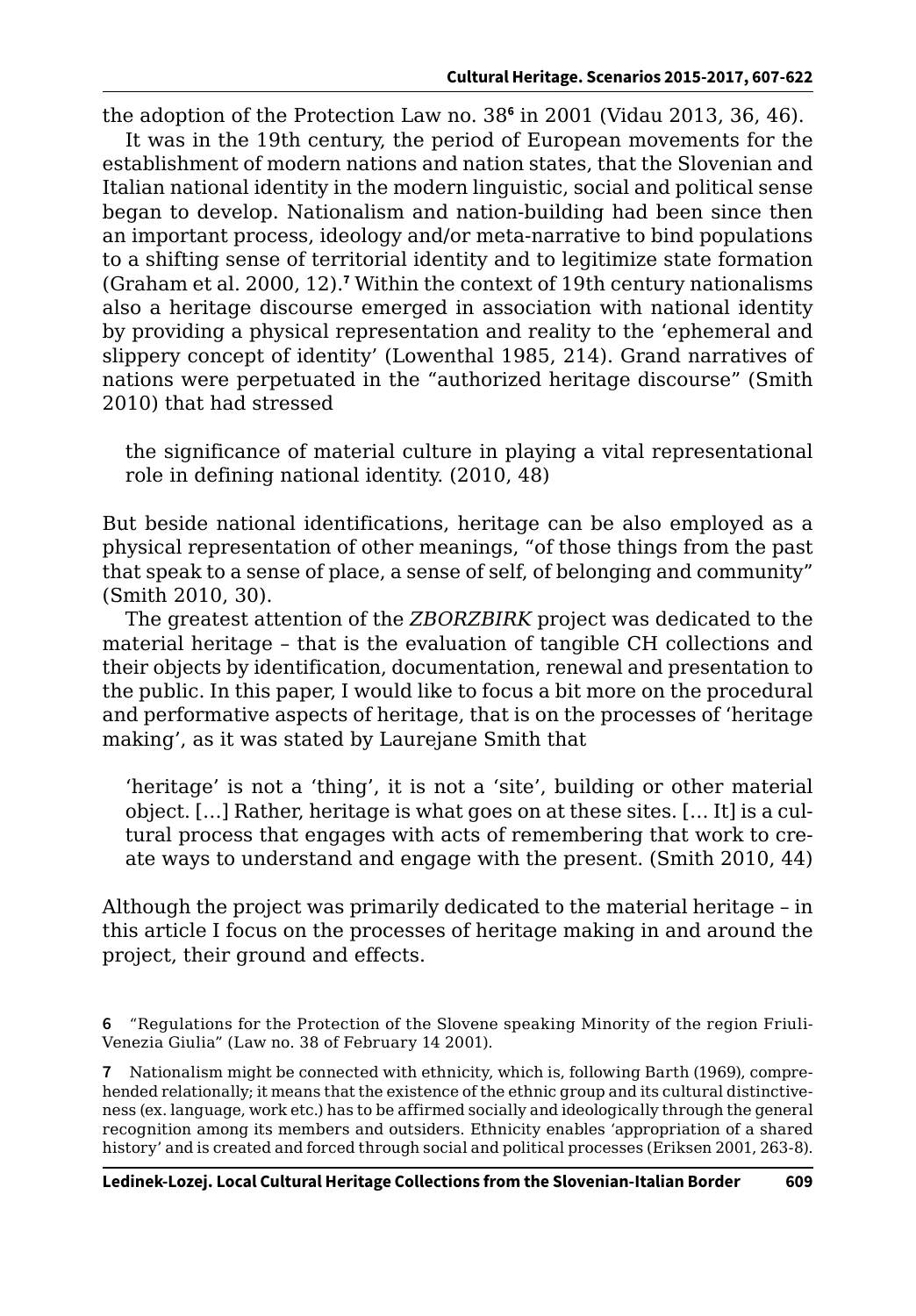## **3 The** *ZBORZBIRK* **Project**

The applied *ZBORZBIRK* Project – *Cultural Heritage in the Collections between the Alps and the Karst* was designed on the basis of the long-term ethnographic research of the researchers of the Institute of the Slovenian Ethnology ZRC SAZU and the University of Udine. To the consortium joined the newly-established Institute for Slovenian Culture in San Pietro al Natisone, two museums (the Goriška Museum in Kromberk – Nova Gorica and the Upper Sava valley Museum in Jesenice) and six local communities (the Italian municipalities of Lusevera, Pulfero and Taipana, and the Slovenian municipalities of Brda, Kanal ob Soči and Kobarid). The project was approved and implemented within the *Cross-Border Cooperation Operational Programme Slovenia–Italy 2007-2013* between 1 October 2012 and 31 March 2015 and co-financed by the ERDF and national funds from the Republics of Slovenia and Italy. It aimed to evaluate – i.e. identify, register, digitalize, contextualize, arrange, present and promote in different media – local CH collections in the northern Slovenian–Italian border region, in the area between the Canale valley and the Upper Sava valley in the north, the region of Brda in the south, the Soča valley in the east, and the Torre valley in the west.

The project involved thirty-four CH collections; fifteen from the Slovenian side of the border and nineteen from the Italian side. Fifteen collections were compiled in the 1970s and 1980s, sixteen in the 1990s and 2000s, and three collections were built up during the project. Most of these collections (twenty-one) are in private hands; eighteen were assembled through collecting, and three of them belonged to a family and were acquired by bequest. Besides private ownership, some of the collections belong to associations (eight), local communities (four), and even to a museum branch. Only four collections are regularly on view to the public, six of them are inaccessible, while the rest can be viewed by prior arrangement with the owner or the guardian of the collection. The collections differ according to typology and content. Typologically, two collections contain holy cards, one collection consists of postcards, and the remaining collections include different material objects. Concerning the content, many collections focus on local crafts (carpentry, blacksmithing, sharpening of knives, scissors and tools), certain types of objects (clothing, carnival characters, carvings) or individual objects within one type of objects (rakes, irons). Eight collections share the thematic content of objects from the WWI (Ravnik 2012; Ledinek Lozej 2014). The collectors and/or managers which joined the project were identified on the basis of the registers and documentation of the regional museums, the Slovenian Ethnological Association, and the project partners. Some of the invited collectors refused to participate at the project due to various reasons, the others joined in the course of initial activities.

The central activity of the project was the creation of an inventory of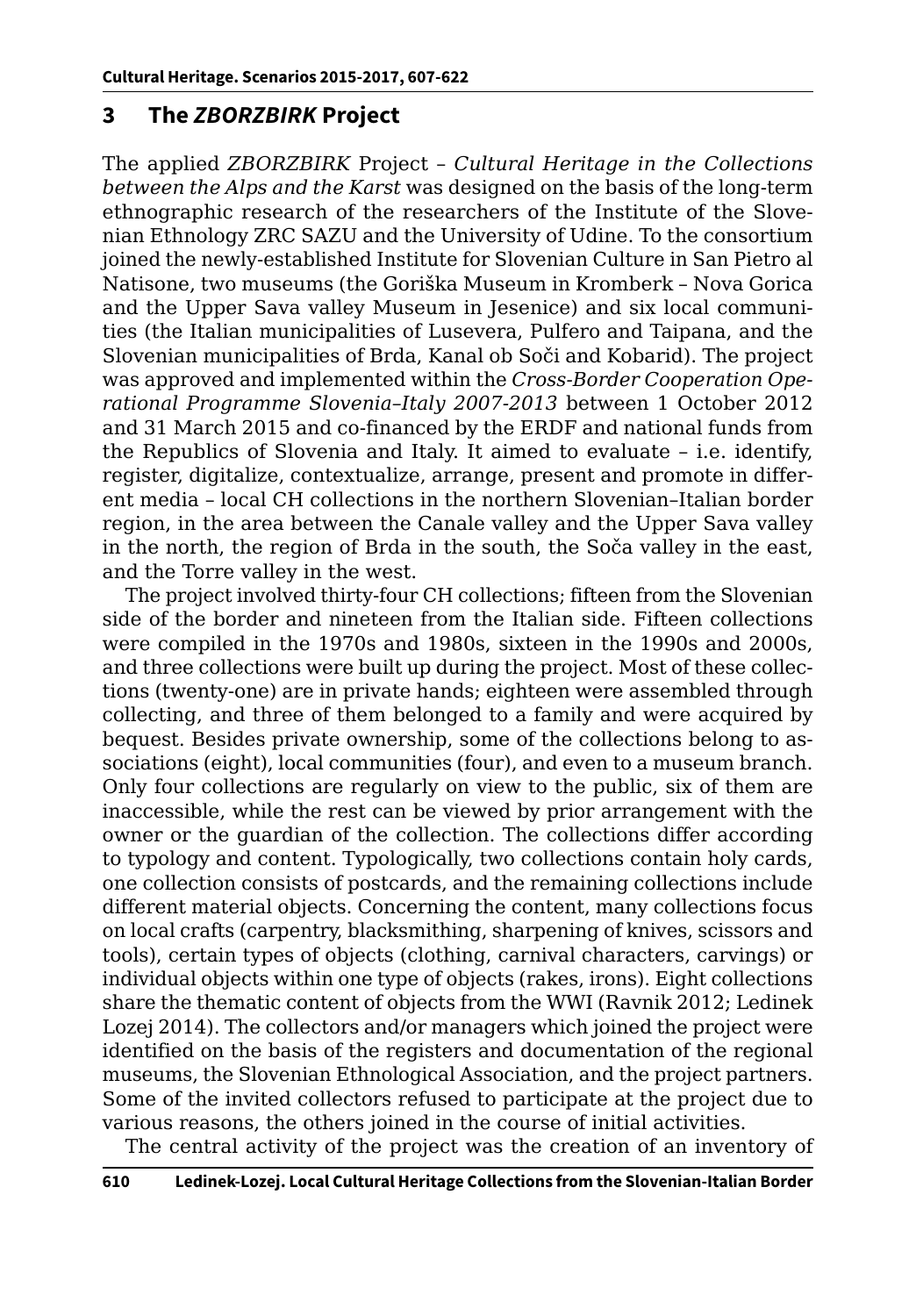thirty-four local CH collections. Specific collection and material characteristics, differences in the interests of collectors and differences in the professional competences of registrars influenced physical and informational scopes of the registration process. For the purpose of the inventory, a metadata scheme and an application for entering the data of the inventoried objects were established, based on past experiences in museology, collections management standards and recommendations, former and existing museum applications, open source platforms and frameworks and particularly on information projects in the field of ethnology that had dealt with similar circumstances and encountered similar problems. One of the main challenges of the project was to define a metadata scheme and a registration procedure that would be sufficiently flexible not to discourage the owners and the registrars from a thorough and comprehensive registration of objects (Ledinek Lozej, Peče 2014).**<sup>8</sup>** A unified repository aggregating metadata of material objects (items) from the collections as well as digital photographs and scans of images and textual objects was established. In total, there are 5355 items and 9334 digital objects (digital photographs or scans) in the repository at the moment.**<sup>9</sup>** The other goal in creating a metadata scheme was to maximize interoperability, which would facilitate a possible unification of metadata of individual collections with potential applications for an inventory of museum objects (Ledinek Lozej, Peče 2014; Ledinek Lozej, Peče, Ivančič Kutin 2015). The repository is intended for researchers, experts and students from the fields of ethnology, cultural anthropology, history, linguistics, and museology as well as

**8** The metadata scheme contained the following data elements about the collections (excluding administrative and technical elements): name, location (geographical longitude and latitude, country, place, address), collection's accessibility for the public, founder, owner and manager of the collection, museum institution where the collection is registered, collection description and data of those involved in the registration process (administrator, registrar, photographer, language editor, editor and photograph editor). In the web application, every collection was assigned a unique identification number and a label that collection items were automatically given. Alongside the already mentioned typological element, other elements were defined for collection items: standard name in the Slovenian and the Italian language (and possibly in the Friulian and German languages, in case of any etymological connection), a local or dialectal name of the object, state of preservation, completeness, acquisition, materials and production technique, production date, authorship, measurements, object description, object use, object history, sources, inscriptions, and remarks. Later, an element set was also added. In addition to certain technical or internal metadata, administration elements also included a registration date, a date of registration change, identification number or label, former or other labels, and the registrar. For the purpose of categorization and taxonomy, an ethnological decimal controlled vocabulary was used. In accordance with the demands of the *Cross-Border Cooperation Operational Programme Slovenia–Italy 2007-2013*, a collection of elements was anticipated to be bilingual, i.e. in the Slovenian and the Italian language (Ledinek Lozej, Peče 2014; Ledinek Lozej, Peče, Ivančič Kutin 2015).

**9** This work is still in progress as some collectors or registrars are still adding data into the repository.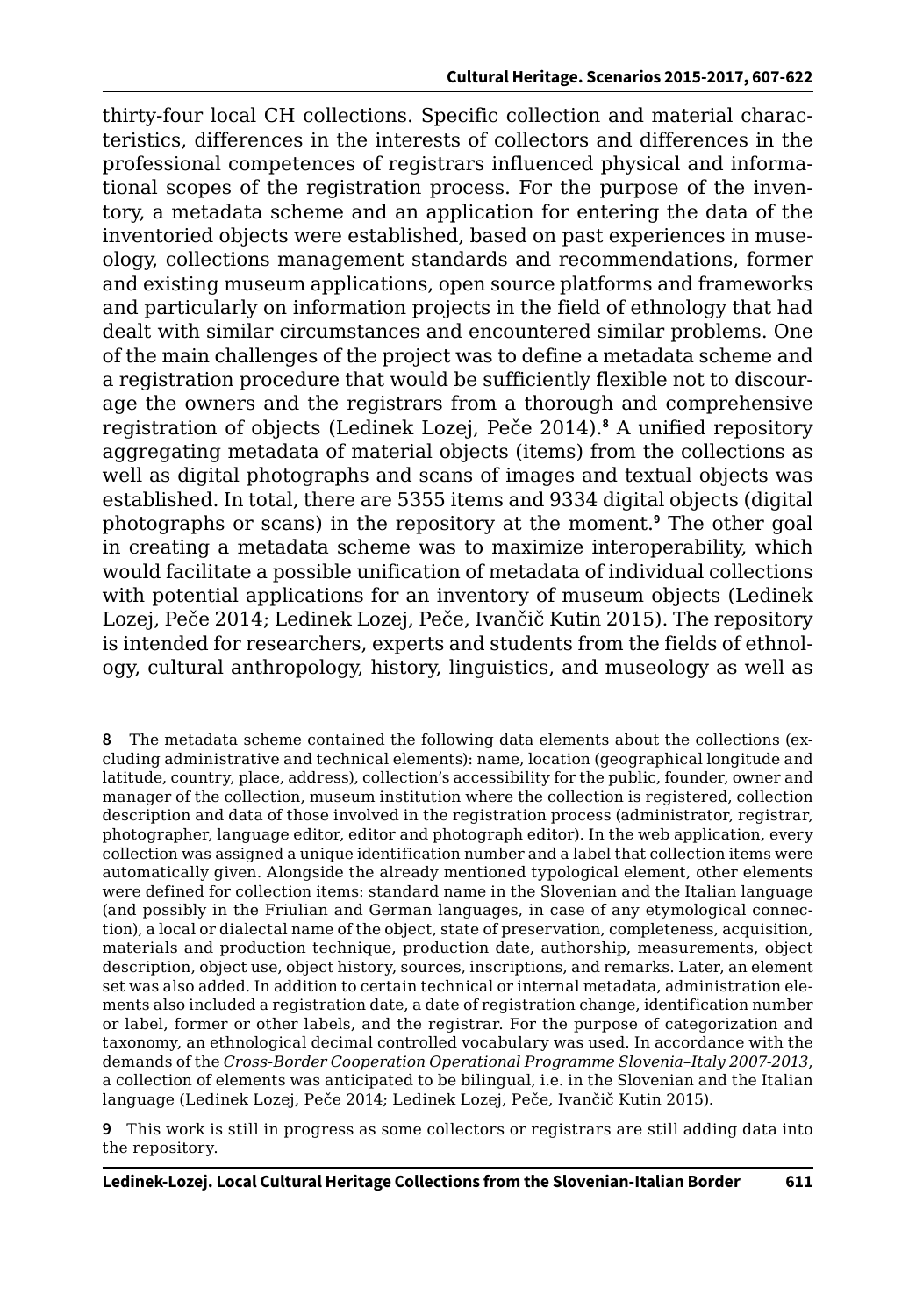for the general public. It can be accessed through a search engine placed on the website of the project.**<sup>10</sup>**

Parallel to the registration of the objects, extensive fieldwork was conducted to record stories around the collections and the objects. The primary informants were collection owners, who knew their collections and collection items best. Information about collections owned by local communities or other legal entities was provided by people who donated their objects to museum collections or took an active part in the establishment of the collection (secondary informants). Most of the attention was paid to the beginnings of collecting (reasons, incentives, period, role models/ colleagues, etc.) and to the personal selection of the most favourite, most valuable or most interesting items and the reasons for this choice. Together with the intensive fieldwork a visual contextualization of collections was performed by making recordings of the collectors and by digitalizing archival audio-visual material.**<sup>11</sup>**

In addition to the registration and contextualization of the collections, i.e. the museological and research part of the project, local communities also renovated five buildings that housed the collections, arranged equipment for the exhibitions, presented twelve collections to the public and established eleven information points.

Alongside these information points, several other ways of dissemination of information were employed. In addition to the mandatory dissemination tools – project website,**<sup>12</sup>** signposts, roll-ups, posters – all the collections were also presented in the guidebook *Kulturna dediščina med Alpami in Krasom. L'eredità culturale fra Alpi e Carso*. **<sup>13</sup>** Most of the collections were also presented in their own leaflets (27 different leaflets for a total circulation of 36,300 copies) and were featured in the exhibition catalogue *Etnologija, zbirke in prva vojna* (Ethnology, Collections and WWI) (Miklavčič-Brezigar 2015). In addition, three CDs were published: *Fiabe resiane. Rezijanske pravljice* (Resia Fairy Tales) (Dapit, Kropej 2014), *Te so peli v Prosnidu. Queste erano cantate a Prossenicco* (These were Sung in Prossenicco) (Ivančič Kutin 2014), and *Valli del Natisone. Antichi carnevali senza tempo. Nediške doline. Stari karnevali in brezčasni obredi* (Natisone valley. Old Carnivals and Timeless Rituals) (Pignat 2015). Two major events were organised for the general public and experts, namely a workshop for collectors *Zbirke povezujejo. Le collezioni uniscono* (Collections Unite) in the villages of Kanal ob Soči and Kambreško (18 May 2013) and an in-

**11** Some of the material can be accessed on the following webpage: [http://zborzbirk.](http://zborzbirk.zrc-sazu.si/it-it/raccontieimmagini.aspx) [zrc-sazu.si/it-it/raccontieimmagini.aspx](http://zborzbirk.zrc-sazu.si/it-it/raccontieimmagini.aspx) (*ZBORZBIRK* 2016a).

**13** Cf. Poljak Istenič 2015.

**<sup>10</sup>** URL [http://zborzbirk.zrc-sazu.si/it-it/lecollezioni.aspx \(2017-12-13\).](http://zborzbirk.zrc-sazu.si/it-it/lecollezioni.aspx)

**<sup>12</sup>** URL <http://zborzbirk.zrc-sazu.si/it-it/home.aspx> (2017-12-13).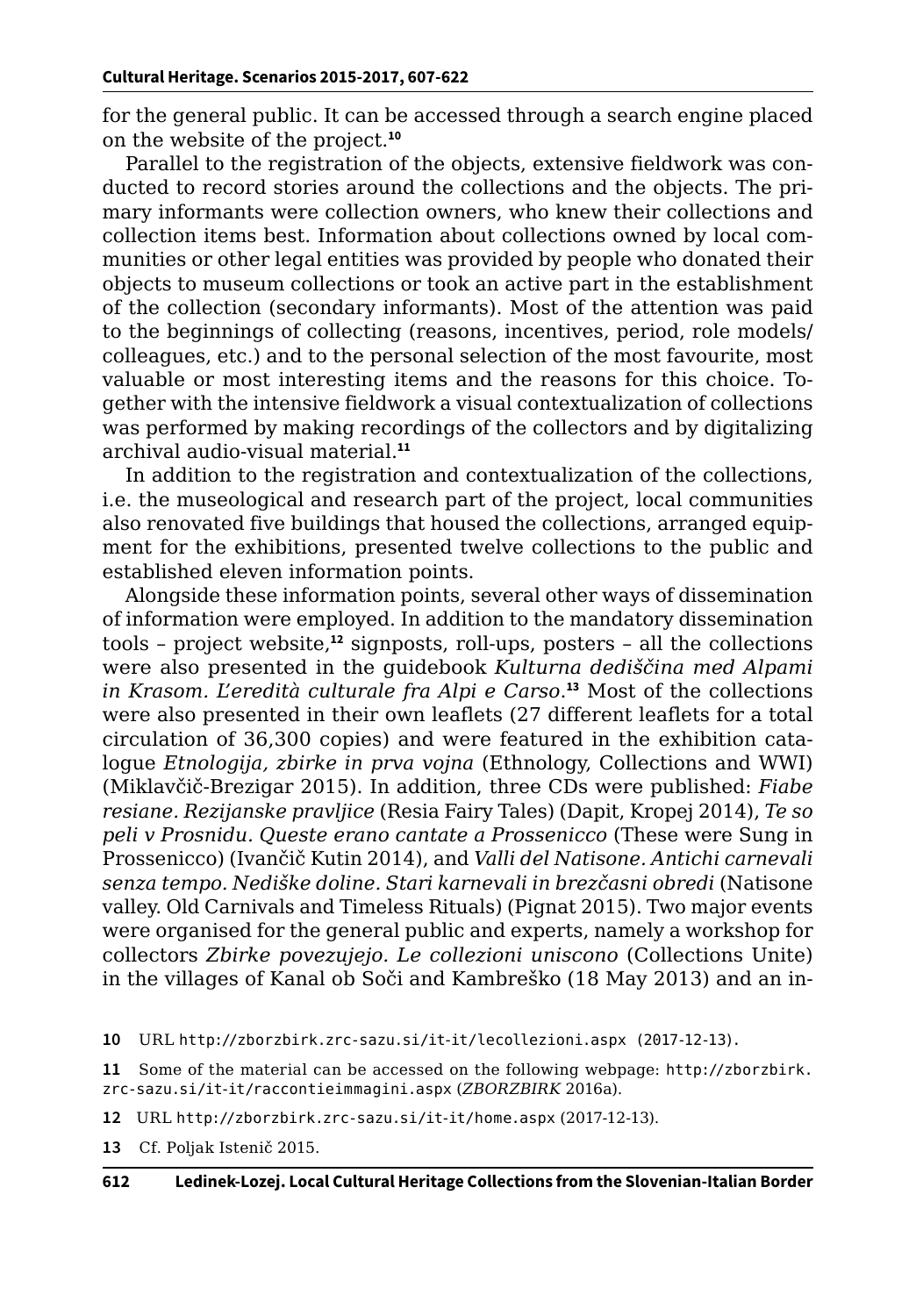ternational conference *Collezioni etnologiche, tradizione orale e turismo culturale fra le Alpi e il Carso. Etnološke zbirke, ustno izročilo in kulturni turizem med Alpami in Krasom* (Ethnological Collections, Oral Tradition and Cultural Tourism) in Udine (29 May 2014).**<sup>14</sup>** There were over twenty smaller events on the occasion of the opening of the renovated premises, collections exhibitions and information points, and other public presentations of the collections and the collectors (Ledinek Lozej, Ravnik 2016).

# **4 Discussions**

The *ZBORZBIRK* Project is one of the first projects in the Italian–Slovenian cross-border region which links non-institutional collections and collectors with experts. In the framework of the project we had the opportunity to follow and overcome negotiations between two (if not even more) authorised heritage discourses, to name but a few, the heritage discourses of the Slovenian and Italian majority, those of (Slovenian) minority in Italy, as well as heritage discourses of different experts,**<sup>15</sup>**and a bulk of less-authorised or even subversive heritage discourses, that employed identifications linked to a sense of a place, (local) community, and self.

And which were the meanings that the project – authorised from the EU, from national and regional governments as well as from different expert institutions included in the project – aimed to transmit and reinforce? It highlighted the multiple importance of local CH collections and, above all, of collecting practices for local communities, the general public, and experts from the fields of museology, ethnology, cultural anthropology, digital humanities, informatics, etc.

Firstly, the preserved objects in the collections, the stories about the collections and the objects, and local narrative folklore bear witness to the (semi-)past culture and the ways of life in the area, thus providing insight into economic activities, dwelling culture, nutrition habits, handcraft skills, emigration and seasonality, social relationships, calendar customs and customs

**15** Experts' heritage discourses – and the project itself is not excepted from it – are authorised par excellence, as different experts often set the agendas and provide epistemological frameworks that define debates about the meaning and the nature of the past and its heritage. "The ability to possess, control and give meaning to the past and/or heritage sites is a reoccurring and reinforcing statement of disciplinary authority and identity" (Smith 2010, 50).

**<sup>14</sup>** The papers presented at the conference were published in the conference proceedings *Le collezioni uniscono. Collezioni etnologiche, tradizione orale e turismo culturale fra le Alpi e il Carso. Zbirke povezujejo. Etnološke zbirke, ustno izročilo in kulturni turizem med Alpami in Krasom* (Collections Unite. Ethnological Collections, Folklore and Cultural Tourism Between the Alps and the Karst) (Dapit, Ivančič Kutin, Ledinek Lozej 2015). All the publications are available on the following website: [http://zborzbirk.zrc-sazu.si/it-it/](http://zborzbirk.zrc-sazu.si/it-it/progetto/pubblicazioni.aspx) [progetto/pubblicazioni.aspx](http://zborzbirk.zrc-sazu.si/it-it/progetto/pubblicazioni.aspx) (2017-12-13). (*ZBORZBIRK* 2016b).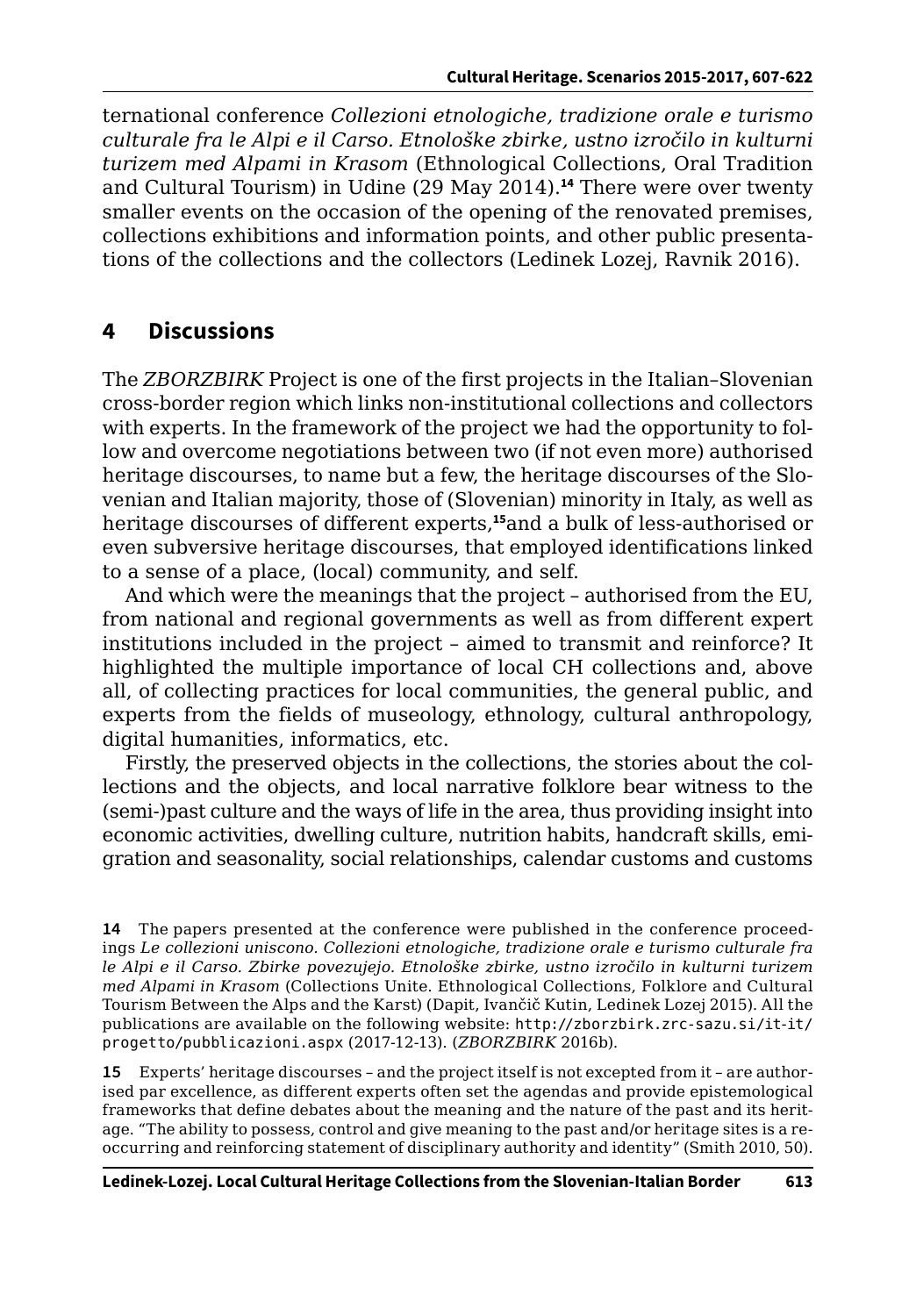of a life cycle, family history and local community history, local dialect, etc.

Furthermore, the materiality of objects and collections can be employed by private collectors as a physical representation of many identifications, ranging from a sense of self (ex. some personal collections acquired by bequest or a collection of irons from all over the world) to a sense of place and local community (ex. collections of local crafts, agricultural utensils, etc.). We might suppose that collecting was used as a means of communicating cultural difference (Eriksen 2001, 262), of expressing either local, ethnic or – at a larger scale on the Italian side of the border, where public uttering of the Slovenian identity was suppressed by the Italian authorities – also Slovenian national identity. The assimilation process of the Slovenian speaking inhabitants,**<sup>16</sup>** forced by the shrinking of media for ethnic socialization**<sup>17</sup>** and partially also by emigration,**<sup>18</sup>** started with the annex of the Slavia Veneta to the Kingdom of Italy in 1866 and had its peak with measures during the Fascist period. The Slovenian minority in the province of Udine was recognized only in 2001 with the Protection Law no. 38.**<sup>19</sup>** The measures resulted in assimilation or in fear or at least in inconvenience of expressing Slovenian national or ethnic identity in public. Undercommunication of the national/ethnic identity in public context by means of language was by some of them compensated by collecting practices. Collecting was – in comparison to public use of Slovenian language – not designated or sensed as a contentious practice, but yet enabled them to remember everyday life, rituals and traditions from the past,**20** and, by doing that, to communicate cultural differences.

But collecting was not a suitable way to express cultural difference only for those who were frightened of expressing Slovenian identity because of the oppressions of the Italian authorities, but also for those who were feeling uncomfortable because they didn't master the standard Slovenian, or even for those who didn't master neither vernacular nor standard Slo-

**17** For more see also Brezigar 2016; Jagodic 2016; Jagodic, Kaučič-Baša, Dapit 2016.

**18** For more on the emigration from the province of Udine see Clavora, Ruttar 1985; Komac 1990, 1991; Kalc, Kodrič 1992; Mlekuž 2002, 2004; Steinicke et al. 2016.

**19** Relevant provisions for the Slovenian-speaking population of the province of Udine were actually introduced in 1999 with the Law no. 482, and followed by the "Regulations for the Protection of the Slovene speaking Minority of the Region Friuli-Venezia Giulia" (Law no. 38 of February 14 2001). For further reading about the protection measures and the impact of further legal modifications, such as the Regional Law no. 26 of 2007, see Vidau 2013, 2016.

**20** References to past life, rituals and traditions, that is historical continuity of the group, are usually important elements of an ethnic long period of time (Eriksen 2001, 267).

**<sup>16</sup>** Like other minorities in the formation's period of modern States and the classic nationalisms, also the Slovenians in Italy were seen as a potential factor of conflict (Bufon 2016, 18-19).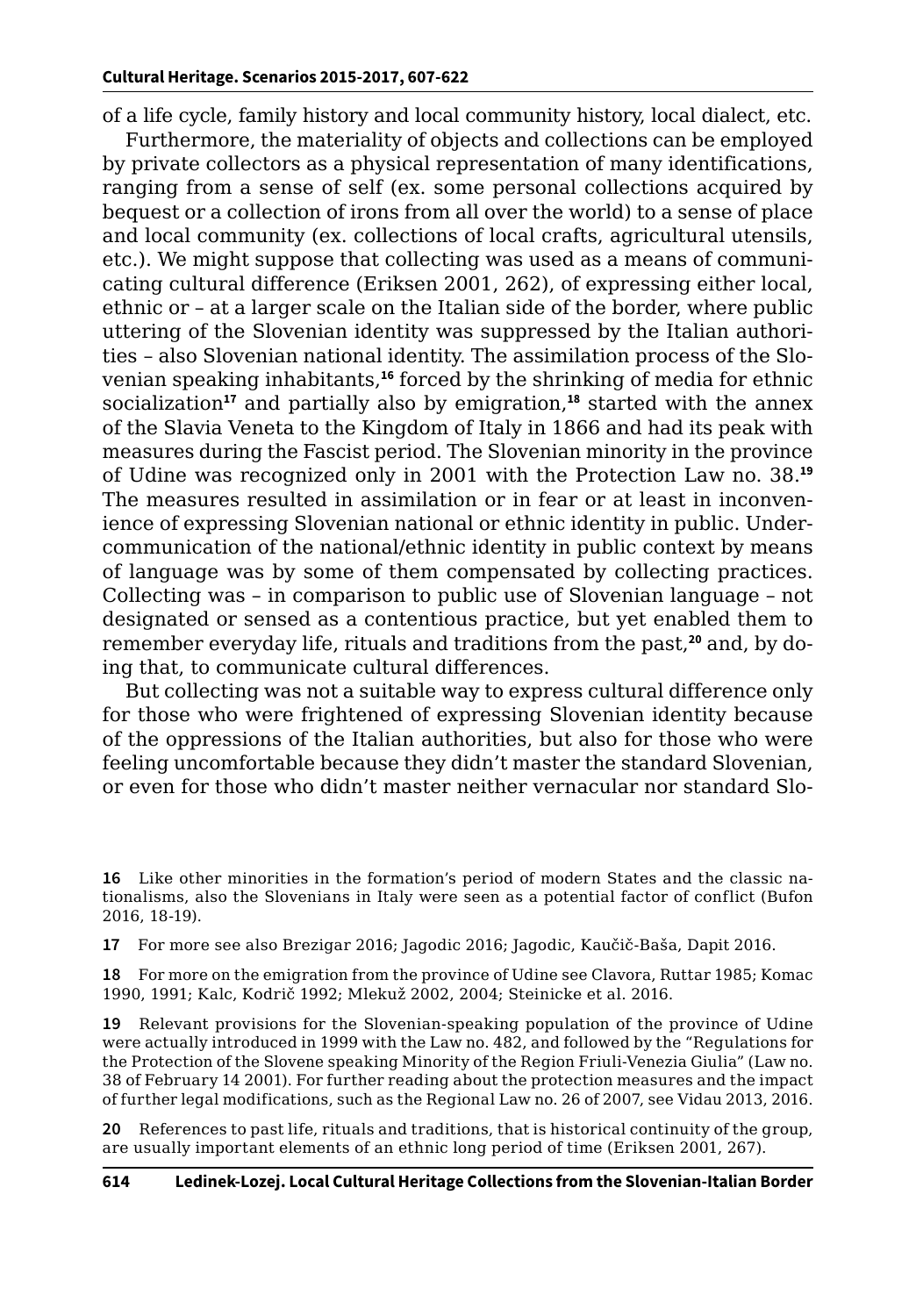venian.**<sup>21</sup>** Due to the assimilation and stigmatization processes, and the lack of any form of collective minority and linguistic rights from 1866 until 1999, the majority of the Slovenian-speaking population in the province of Udine speaks vernacular ("nediško", "rozajanski"), that is a local Slovenian dialect, and is not familiar with standard Slovenian (Vidau 2013, 37).**<sup>22</sup>** The situation is even more complex, because a part of the vernacular speakers doesn't recognise their mother tongue as a Slovenian dialect, but as "a local Slavic language", a Natisone ("nediško")**<sup>23</sup>** or a Resian ("rozajanski") language.**<sup>24</sup>** These complexity of identifications shows that (vernacular) Slovenian speaking inhabitants of the province od Udine have been subjected to the different authorised discourses (at least that one of the Italian and Slovenian national ideology), which influenced their self-recognition and identification.

Authorised heritage discourses, linked with the development of 19th century nationalisms, are challenged (Smith 2010, 5,17) as different actors "discover" their cultural uniqueness as a resource and exploit it for political purposes. The multiplicity of interpretations is not just a counterreaction to globalization, but a result of intensified contact between groups because of technological and cultural changes following modernisation (Eriksen 2001, 309).

Collecting as a selective, active and longitudinal act of acquisition, possession and disposition of an interrelated set of different objects that contributed to and derived an extraordinary meaning from the entity (Belk

**21** Discordance between mastering the language and national identification is reported also by Zuljan Kumar (forthcoming), as she identifies inhabitants who master vernacular but do not feel part of the Slovenian community, and others, on the other hand, who have a strong sense of belonging to the Slovenian community and no knowledge of the Slovenian language.

**22** The reason of the unfamiliarity with standard Slovenian – invented by the mass media (Anderson 1991) and the State educational system (Eriksen 2001, 278) – lies in the lack of education, media and social practices in standard Slovenian. After WWII, in the Canale valley standard Slovenian language was only taught by priests, and later at the courses of the Planika Association. It has only recently been introduced in elementary schools and occasionally in secondary schools (Gliha Komac 2009). The Slavia Veneta region did not have schools until 1984, when a private bilingual kindergarten and, two years later, the first class of a primary school opened in San Pietro al Natisone. The Bilingual School Centre became a state school only after the adoption of the Law for the protection of the Slovenian minority in 2001 (Law no. 38 2001). In 2007, a secondary school also opened ([http://www.icbilingue.](http://www.icbilingue.gov.it/scuole-dellinfanzia/viale-azzida-9) [gov.it/scuole-dellinfanzia/viale-azzida-9](http://www.icbilingue.gov.it/scuole-dellinfanzia/viale-azzida-9)). There is no education in standard Slovenian in the Resia valley. For further information about education in Slovenian see Bogatec 2016. For further information on the role of CH in social communication among participants of the Slovenian minority in Italy see Ravnik 2017.

**23** See for example Špehonja 2012.

**24** For more complex, mixed and hybrid multidimensional identities among Slovenians in Italy see Jagodic 2016, 43.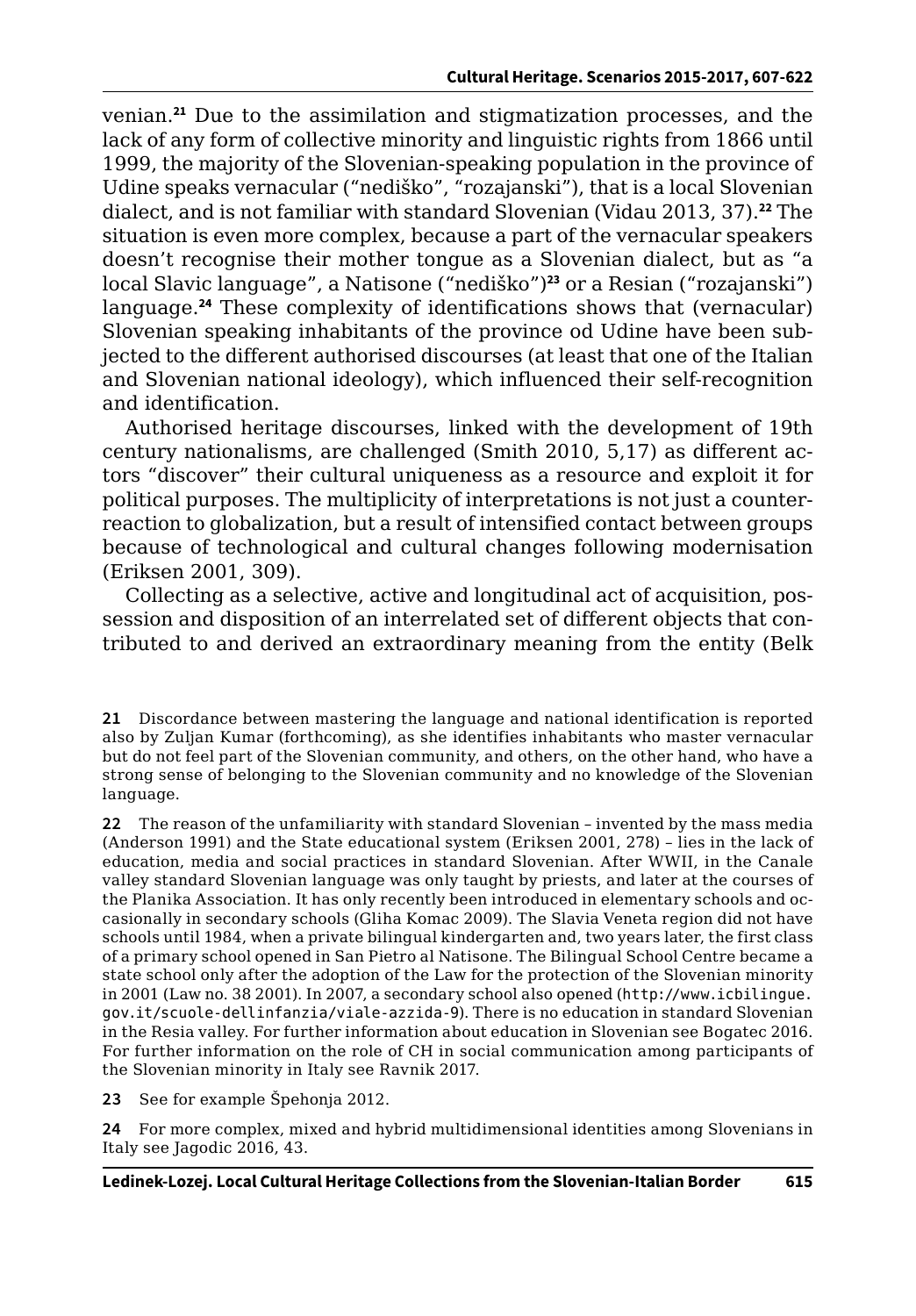et al. 1991) thus became a practice of expressing uncontested personal and/or communal – local, regional or national – identifications.**25** The imaginative link that unites the collected material may be purely personal or may engage the wider world (Pearce 1995, 27), in the *ZBORZBIRK* case it ranged from very personal collections of irons and holy cards, found remnants of the WWI, inherited carpentry and blacksmith workshop, to collections of a great variety of rakes, manufactured by the local craftsmen, to the larger and more systematic collections of the local crafts, clothing or carnival characters. As it was demonstrated by Susan Pearce,

the individual […] stands at the crux of past and present and creates his collection in terms of the tensions between these two and of his individual poetic response. (Pearce 1995, 33-4)

Material objects of heritage might have different meanings and interpretations for diverse actors.**<sup>26</sup>** The majority of collections included in the *ZBORZBIRK* project were mostly created as a more or less long term collecting practice which enabled expression and communication of personal or cultural difference with references to self and/or to place and community. Only recently and occasionally, at a larger scale, in the framework of the "authorised heritage discourse " (Smith 2010) by different (supra) national and regional subjects, among others also that one of the *European Programme of Cross-border Cooperation*, they were employed for larger aims of the European Territorial Cooperation. But, as it was delineated above, it was designed bottom-up as far as possible, as it involved, beside project partners, also collectors, and enabled them to choose their objects to be registered, stories to be told, experiences to be shared, and connections to be established. It give them the opportunity to participate – using the words of Laurejane Smith – in "heritage work", in "a process of engagement, an act of communication and act of making in and for the present" (1, 3) – under the umbrella of the cross-border cooperation and European integration.

**25** "The notion of the special object set we call a collection is bound up with ideas – not about intention and purpose of the objects themselves as such, since we social animals do everything with intention of one sort of another – but about the deliberate intention to create a group of material perceived by its possessors to be lifted out of common purposes of daily life and to be appropriate to carry a significant investment of thought and feeling, and so also of time, trouble and resource" (Pearce 1995, 23). For passing of the collections from the profane – the secular world of mundane, ordinary commodity – to the sacred, thereby acquiring the character of something extraordinary, special and capable of generating reverence, see Belk et al. (1988).

**26** And consecutively cause dissonance. For the argument on "dissonant heritage" see Ashworth, Tunbridge 1996.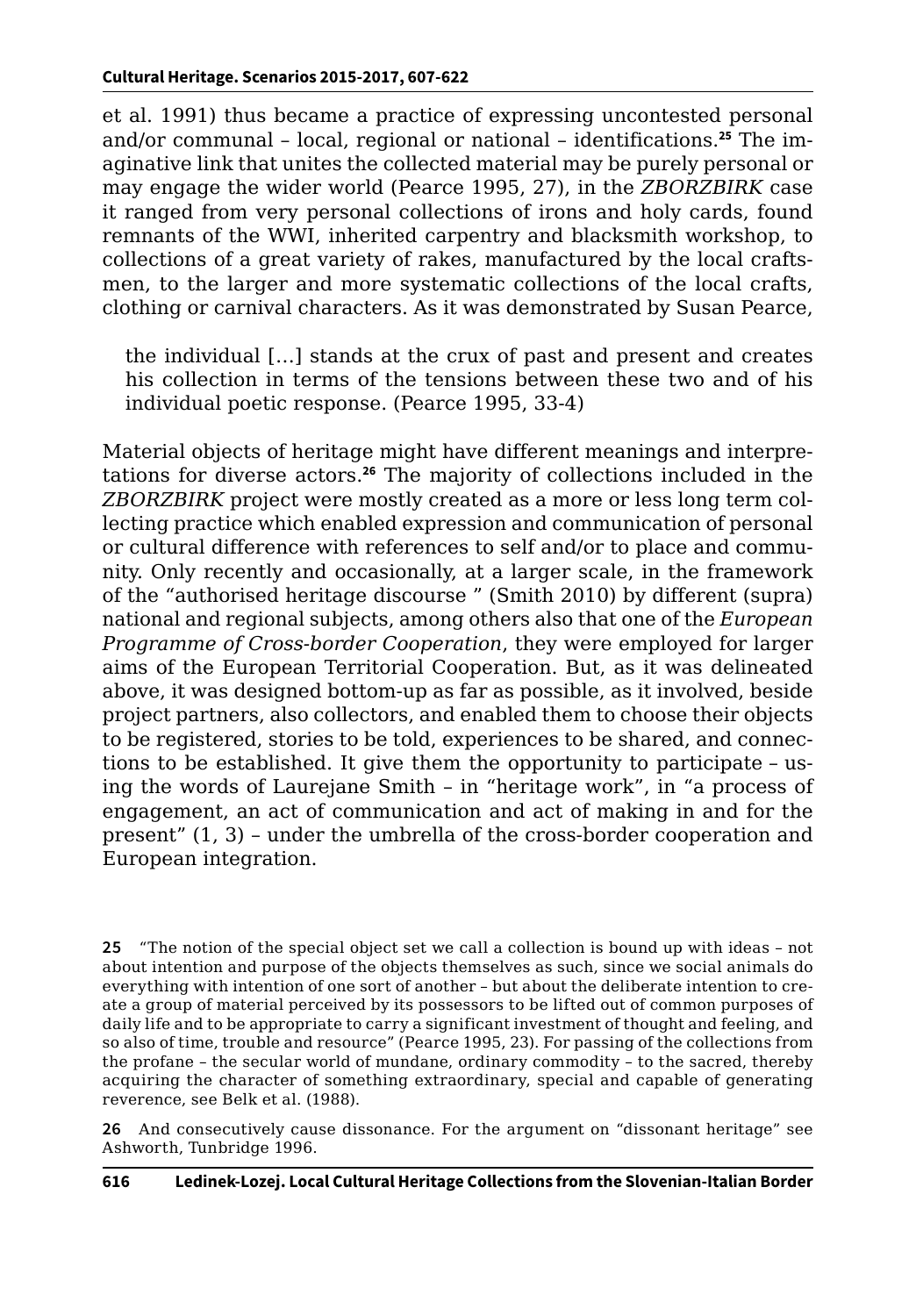#### **5 Conclusions**

The collaborative approach of the *ZBORZBIRK* Project with its use of information and communication technologies and its network of experts from different fields (museology, ethnology, cultural anthropology, linguistics, folklore, digital humanities, archival sciences, etc.), representative of local communities and collectors, might be considered a pilot action that evaluated CH collections of the cross-border region and highlighted the multiple importance of collections and collecting practices for uncontested expression and communication of cultural difference in the framework of different more or less authorised heritage discourses.

A post-project view from afar seems to prove the statement of Thomas Hyland Eriksen "that whereas cultural differences in many regards become less apparent because of increased contact and the general processes of modernisation, ethnic identity and self-consciousness become increasingly important. The more similar people become, it seems, the more they are concerned with remaining distinctive" (Eriksen 2001, 262).

We are looking forward to the possible follow-up projects that might additionally challenge the dominant discourses and reinforce and deepen the community participation in heritage management, interpretation and conservation work, for example in different new-emerging forms, like the ecomuseums or the "heritage communities", promoted by the FARO Convention (2005).**<sup>27</sup>**

#### **Bibliography**

- Anderson, Benedict (1991). *Imagined Communities. An Inquiry into the Origins and Spread of Nationalism*. London: Verso.
- Ashworth, Gregory; Tunbridge, John (1996). *Dissonant Heritage. The Management of the Past as a Resource in Conflict.* Chichester: Wiley.
- Barth, Fredrik (ed.) (1969). *Ethnic Groups and Boundaries. The Social Organization of Culture Difference.* Oslo: Scandinavian University Press.
- Belk, Russell W. et al. (1988). "Collectors and Collecting" [online]. *Advances in Consumer Research,* 15. URL [http://acrwebsite.org/vol](http://acrwebsite.org/volumes/6863/volumes/v15/NA-15)[umes/6863/volumes/v15/NA-15](http://acrwebsite.org/volumes/6863/volumes/v15/NA-15) (2016-06-28).
- Belk, Russell W. et al. (1991). "Collecting in a Consumer Culture" [online]. Belk, Russell W. (ed.). *Highways and Buyways. Naturalistic Research from the Consumer Behaviour Odyssey*. Provo: Association for Con-

**27** Compare the examples of the organisation of local communities in heritage communities that were realised in Marseilles and Venice (D'Alessandro 2015; Di Mauro 2015). For more about HC see Giampieretti 2015.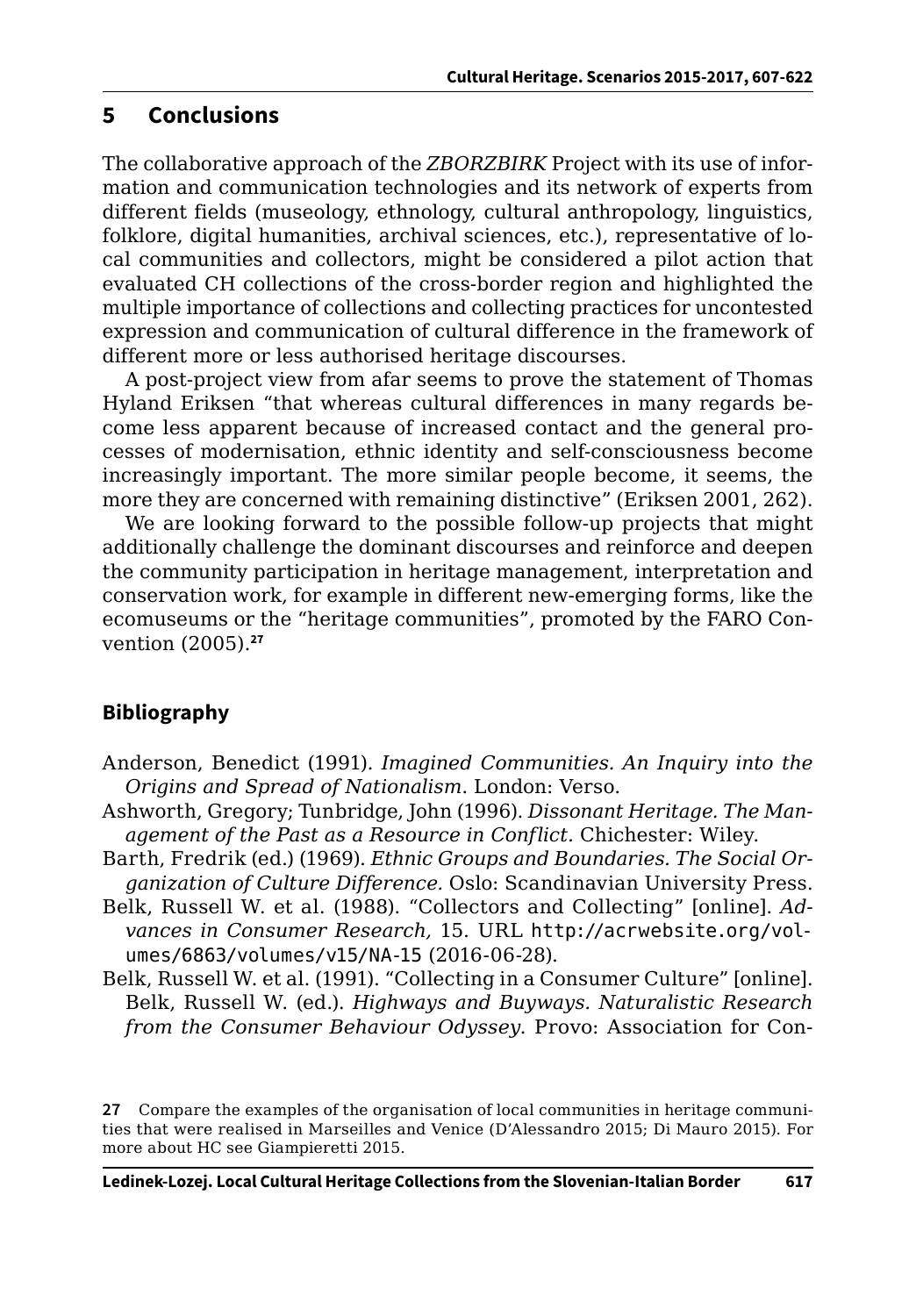sumer Research, 178-215. URL [https://www.acrwebsite.org/search/](https://www.acrwebsite.org/search/view-conference-proceedings.aspx?Id=12102) [view-conference-proceedings.aspx?Id=12102](https://www.acrwebsite.org/search/view-conference-proceedings.aspx?Id=12102) (2016-06-28).

- Bogatec, Norina (2016). "Istruzione, formazione e ricerca in lingua slovena". Bogatec, Norina; Vidau, Zaira (eds.), *Una comunità nel cuore dell'Europa. Gli sloveni in Italia dal crollo del Muro di Berlino alle sfide del terzo millennio*. Roma: Carocci editore, 111-127. Biblioteca di testi e studi 1095.
- Brezigar, Sara (2016). "Comunità slovena in Italia tra passato e presente". Bogatec, Norina; Vidau, Zaira (eds.), *Una comunità nel cuore dell'Europa. Gli sloveni in Italia dal crollo del Muro di Berlino alle sfide del terzo millennio*. Roma: Carocci editore, 23-32. Biblioteca di testi e studi 1095.
- Bufon, Milan (2016). "Introduzione. L'insostenibile leggerezza dell'essere minoranza e degli sloveni in Italia". Bogatec, Norina; Vidau, Zaira (eds.), *Una comunità nel cuore dell'Europa. Gli sloveni in Italia dal crollo del Muro di Berlino alle sfide del terzo millennio*. Roma: Carocci editore, 15-19. Biblioteca di testi e studi 1095.
- Clavora, Ferruccio; Ruttar, Riccardo (1985). *Sloveni ed emigrazione. Il caso delle Valli del Natisone*. Cividale del Friuli: Zveza beneških izseljencev.
- D'Alessandro, Alberto (2015). "La Convenzione di Faro e il nuovo Action Plan del Consiglio d'Europa per la promozione di processi partecipativi. I casi di Marsiglia e Venezia" [online]. Zagato, Lauso; Vecco, Marilena (eds.), *Citizens of Europe. Culture e diritti*. Venezia: Edizioni Ca' Foscari, 77-92. URL [http://virgo.unive.it/ecf-workflow/upload\\_pdf/](http://virgo.unive.it/ecf-workflow/upload_pdf/SE_3_DIGITALE.pdf) [SE\\_3\\_DIGITALE.pdf](http://virgo.unive.it/ecf-workflow/upload_pdf/SE_3_DIGITALE.pdf) (2016-06-28). Sapere l'Europa, sapere d'Europa 3.
- Dapit, Roberto; Kropej, Monika (eds.) (2014). *Fiabe resiane. Rezijanske pravljice. Pravice po rozajanskin* [CD]*.* Recorded by Milko Matičetov and Roberto Dapit. Ljubljana: Založba ZRC.
- Dapit, Roberto; Ivančič Kutin, Barbara; Ledinek Lozej, Špela (eds.) (2015). *Le collezioni uniscono. Collezioni etnologiche, tradizione orale e turismo culturale fra le Alpi e il Carso. Zbirke povezujejo. Etnološke zbirke, ustno izročilo in kulturni turizem med Alpami in Krasom*. Udine: Università degli Studi, Dipartimento di lingue e letterature straniere; Ljubljad na: Znanstvenoraziskovalni center Slovenske akademije znanosti in umetnosti, Inštitut za slovensko narodopisje.
- Di Mauro, Aurora (2015). "Culture senza quartieri. Il museo e l'educazione al patrimonio per il dialogo tra cittadini" [online]. Zagato, Lauso; Vecco, Marilena (eds.), *Citizens of Europe. Culture e diritti*. Venezia: Edizioni Ca' Foscari, 241-52. URL [http://virgo.unive.it/ecf-workflow/upload\\_pdf/](http://virgo.unive.it/ecf-workflow/upload_pdf/SE_3_DIGITALE.pdf) SE 3 DIGITALE.pdf (2016-06-28). Sapere l'Europa, sapere d'Europa 3.
- Eriksen, Thomas Hylland (2001). *Small Places, Large Issues. An Introduction to Social and Cultural Anthropology*. London; Sterling: Pluto Press.
- Giampieretti, Marco (2015). "Quali strumenti giuridici statali e regionali per le comunità patrimoniali?" [online]. Zagato, Lauso; Vecco, Marilena (eds.), *Citizens of Europe. Culture e diritti*. Venezia: Edizioni Ca' Fo-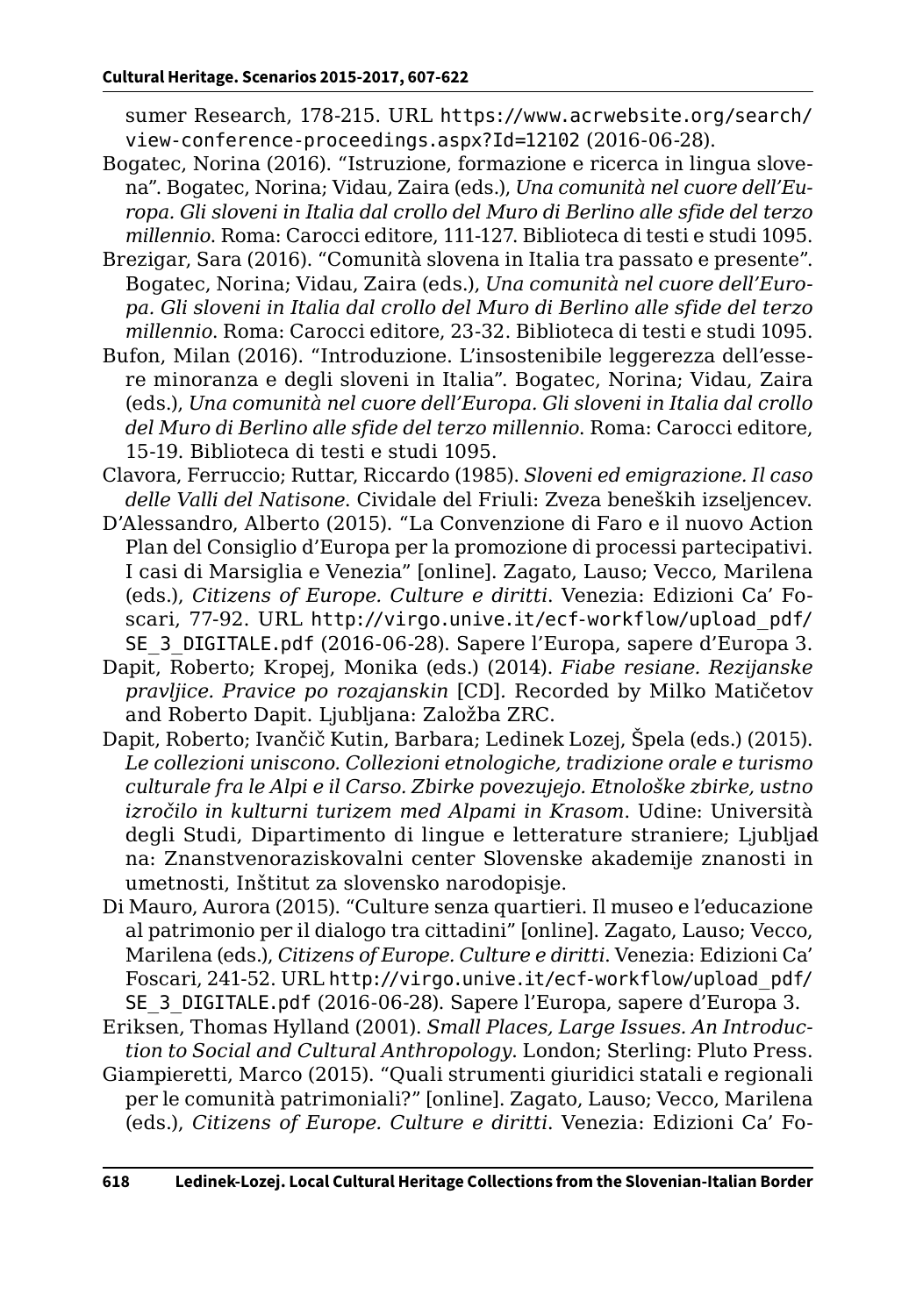scari, 335-56. URL [http://virgo.unive.it/ecf-workflow/upload\\_pdf/](http://virgo.unive.it/ecf-workflow/upload_pdf/SE_3_DIGITALE.pdf) [SE\\_3\\_DIGITALE.pdf](http://virgo.unive.it/ecf-workflow/upload_pdf/SE_3_DIGITALE.pdf) (2016-06-28). Sapere l'Europa, sapere d'Europa 3.

- Gliha Komac, Nataša (2009). *Slovenščina med jeziki Kanalske doline*. Ljubljana: Fakulteta za družbene vede; Trst: Slovenski raziskovalni inštitut; Ukve: Slovensko kulturno središče Planika.
- Graham et al. (2000). *A Geography of Heritage. Power, Culture and Economy.* London: Arnold.
- Hobsbawm, Eric; Ranger, Terence (eds.) (1983). *The Invention of Tradition*. Cambridge: Cambridge University Press.
- Ivančič Kutin, Barbara (ed.) (2014). *Te so peli v Prosnidu. Queste erano cantate a Prossenicco* [CD]. Ljubljana: Inštitut za slovensko narodopisje ZRC SAZU.
- Jagodic, Devan (2016). "Sloveni in Italia. Area di insediamento e tendenze demografiche". Bogatec, Norina; Vidau, Zaira (eds.), *Una comunità nel cuore dell'Europa. Gli sloveni in Italia dal crollo del Muro di Berlino alle sfide del terzo millennio*. Roma: Carocci editore, 41-52. Biblioteca di testi e studi 1095.
- Jagodic, Devan; Kauič-Baša, Majda; Dapit, Roberto (2016). "Situazione linguistica degli sloveni in Italia". Bogatec, Norina; Vidau, Zaira (eds.), *Una comunità nel cuore dell'Europa. Gli sloveni in Italia dal crollo del Muro di Berlino alle sfide del terzo millennio*. Roma: Carocci editore, 71-95. Biblioteca di testi e studi 1095.
- Kalc, Aleksej; Kodrič, Majda (1992). "Izseljevanje iz Beneške Slovenije v kontekstu furlanske emigracije s posebnim ozirom na obdobje 19. Stoletja in do prve svetovne vojne". *Zgodovinski časopis*, 46(2), 197-209.
- Komac, Miran (1990). *Politična kultura, narodnostna identiteta, migracijski procesi in etnorazvoj. Protislovja narodnostnega razvoja Slovencev v Videmski pokrajini* [PhD dissertation]. Ljubljana: Univerza v Ljubljani, Fakulteta za sociologijo, politične vede in novinarstvo.
- Komac, Miran (1991). "Migracijski procesi v Furlaniji-Julijski krajini s posebnim ozirom na beneške Slovence". *Zgodovinski časopis*, 45(4), 639-49.
- Kozorog, Miha (2013). "Poskusno o Benečiji s koceptom odročnosti. Migracije in konstrukcija kraja". *Ars & humanitas*, 7(2), 136-49.
- Ledinek Lozej, Špela (2014). "Dokumentacija kulturne dediščine v projektu ZBORZBIRK. Kulturna dediščina v zbirkah med Alpami in Krasom". *Glasnik Slovenskega etnološkega društvo*, 54(1-2), 66-9.
- Ledinek Lozej, Špela; Peče, Miha (2014). "Povezovanje krajevnih zbirk kulturne dediščine z informacijsko-komunikacijskimi tehnologijami. Primer 'ZBORZBIRK'". *Knjižnica*, 58(3), 41-57.
- Ledinek Lozej, Špela; Peče, Miha; Ivančič Kutin, Barbara (2015). "Linking Local Cultural Heritage Collections from the Slovenian-italian Border Region with ICT" [online]. *Pregled Nacionalnog centra za digitalizaciju*,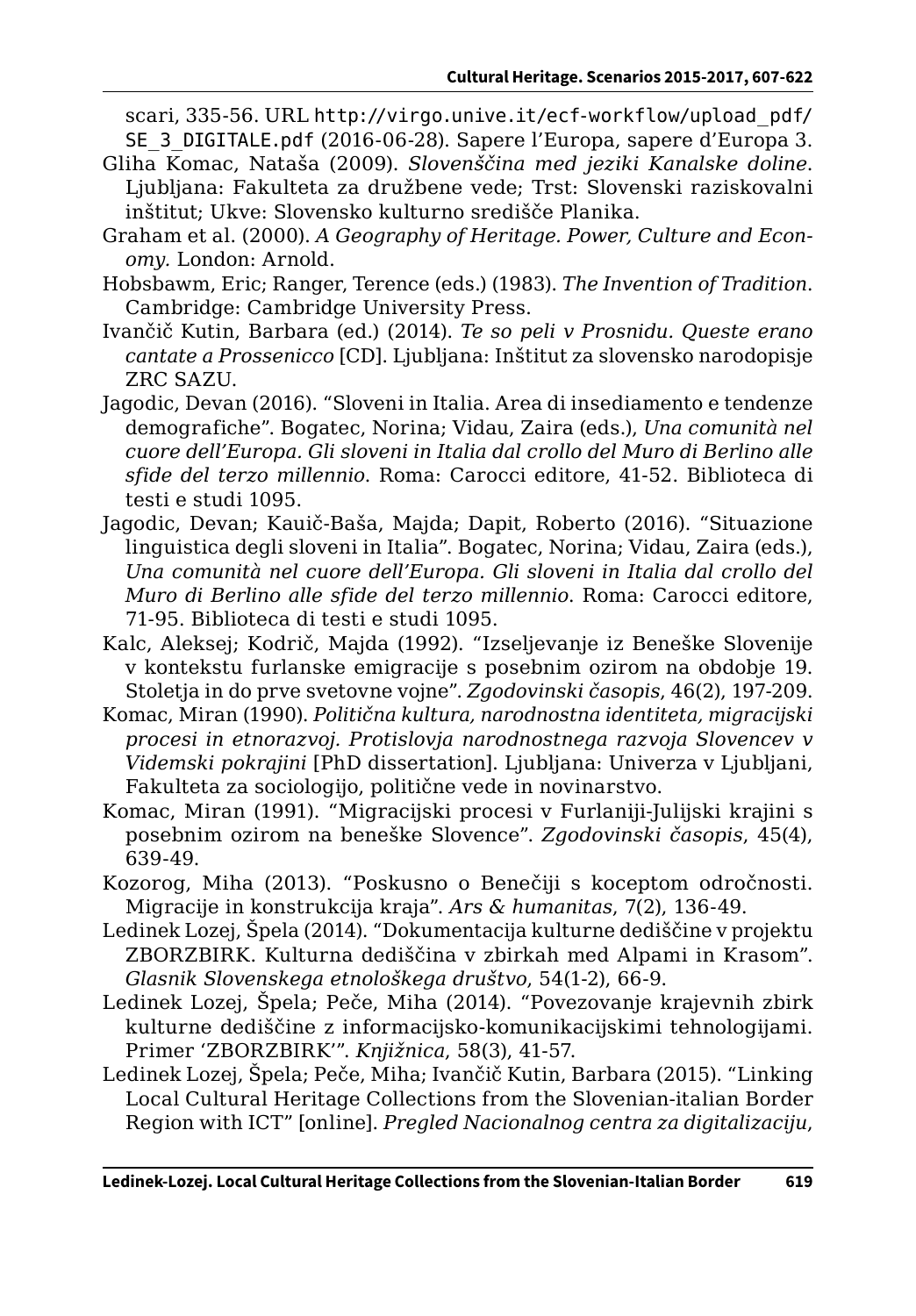- 27. URL [http://elib.mi.sanu.ac.rs/files/journals/ncd/27/ncd](http://elib.mi.sanu.ac.rs/files/journals/ncd/27/ncdn27p52-64.pdf)[n27p52-64.pdf.](http://elib.mi.sanu.ac.rs/files/journals/ncd/27/ncdn27p52-64.pdf) (2017-12-13).
- Ledinek Lozej, Špela; Ravnik, Mojca (2016). "Sodelovanje raziskovalcev in lokalnih skupnosti na čezmejnem območju med Alpami in Krasom. Primer projekta ZBORZBIRK". Grbić Jakopović, Jadranka et al. (eds.), *Srednjeevropsko povezovanje etnologov in kulturnih antropologov kot izziv današnjemu času. 13. vzporednice med slovensko in hrvaško etnologijo = Srednjoeuropsko povezivanje etnologa i kulturnih antropologa kao izazov današnjemu vremenu. 13. hrvatsko-slovenske etnološke paralele.* Ljubljana: Slovensko etnološko društvo, 53-65.
- Lowenthal, David (1985). *The Past is a Foreign Country*. Cambridge: Cambridge University Press.
- Miklavčič Brezigar, Inga (ed.) (2015). *Etnologija, zbirke in prva vojna*. Nova Gorica: Goriški muzej Kromberk.
- Macdonald, Sharon (2003). "Museums, National, Postnational and Transcultural Identities". *Museum and Society*, 1, 1-16.
- Mlekuž, Jernej (2002). *Proučevanje učinkov migracij na vrednotenje prostora med izseljenci iz Nadiške Beneške Slovenije* [Master dissertation]. Ljubljana: Univerza v Ljubljani.
- Mlekuž, Jernej (2004). "Izbrani vidiki zaposlovanja beneških deklet v gospodinjstvih italijanskih mest. Tiha grenko-sladka, nikoli povsem izrečena in slišana zgodba". *Dve domovini*, 19, 141-64.
- Pearce, Susan (1995). *On Collecting. An Investigation into Collecting in the European Tradition*. London; New York: Routledge.
- Poljak Istenič, Saša (ed.) (2015). *Kulturna dediščina med Alpami in Krasom. Vodnik po zbirkah*. *L'eredità culturale fra Alpi e Carso. Guida alle collezioni* (*ZBORZBIRK*). Ljubljana: Založba ZRC SAZU.
- Ravnik, Mojca (2012). "Kulturna dediščina v zbirkah med Alpami in Krai som. Evropski projekt ZBORZBIRK". *Trinkov koledar*, 101-3.
- Ravnik, Mojca (2017). "Pomen tradicionalne kulture za samorealizacijo in družbeno komunikacijo med slovensko manjšino v Videmski pokrajini". *Glasnik Slovenskega etnološkega društva*, 57(3-4), 128-33.
- Robertson, Roland (1992). *Globalisation. Social Theory and Global Culture*. London: Sage.
- Smith, Laurajane (2010). *Uses of Heritage.* London: Routeledge.
- Špehonja, Nino (2012). *Vocabolario Italiano-Nediško.* Cormons: Gorska skupnost Ter. URL [http://bos.zrc-sazu.si/c/Dial/Spehonja/Spehon](http://bos.zrc-sazu.si/c/Dial/Spehonja/Spehonja%202012%20--%20Vocabolario%20Ita-Ned.pdf)[ja%202012%20--%20Vocabolario%20Ita-Ned.pdf](http://bos.zrc-sazu.si/c/Dial/Spehonja/Spehonja%202012%20--%20Vocabolario%20Ita-Ned.pdf) (2017-12-15).
- Steinicke, Ernst et al. (2016). "Slovenes in Italy. A Fragmented Minority" [online]. *European Countryside*, 1. URL [https://www.uibk.ac.at/](https://www.uibk.ac.at/geographie/migration/am_alps/slovenes-in-italy---a-fragmented-minority-ec-2016.pdf) [geographie/migration/am\\_alps/slovenes-in-italy---a-fragmented](https://www.uibk.ac.at/geographie/migration/am_alps/slovenes-in-italy---a-fragmented-minority-ec-2016.pdf)[minority-ec-2016.pdf](https://www.uibk.ac.at/geographie/migration/am_alps/slovenes-in-italy---a-fragmented-minority-ec-2016.pdf) (2017-12-13).
- Stranj, Pavel (1992). *La comunità sommersa. Sloveni in Italia dalla A alla Z*. Trieste: Založništvo tržaškega tiska.